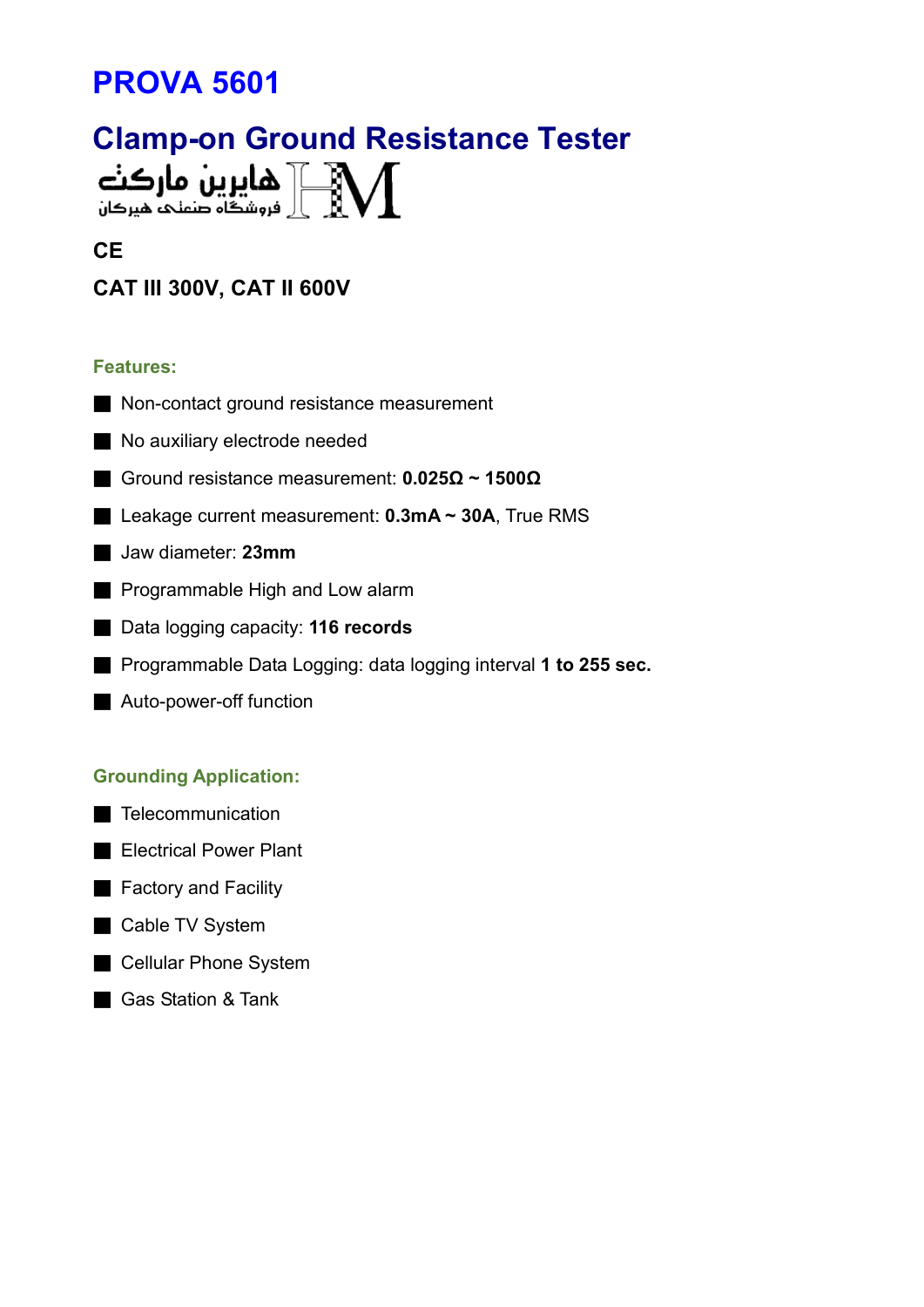# Electrical Specifications: (23℃±5℃)

| Range                    | <b>Resolution</b> | <b>Accuracy of Reading</b>  |
|--------------------------|-------------------|-----------------------------|
| $0.025 - 0.250$ $\Omega$ | $0.002 \Omega$    | $± 1.5\% ± 0.05$ Ω          |
| $0.251 - 1.000$ $\Omega$ | $0.02 \Omega$     | $± 1.5\% ± 0.05$ Ω          |
| $1.001 - 10.00 \Omega$   | $0.02 \Omega$     | $± 1.5\% ± 0.1$ Ω           |
| $10.01 - 50.00$ $\Omega$ | $0.04 \Omega$     | $±2.0\% ± 0.3$ Ω            |
| $50.01 - 100.0 \Omega$   | $0.04 \Omega$     | $\pm 2.0\% \pm 0.5$ Ω       |
| 100.1 - 200.0 $\Omega$   | $0.4 \Omega$      | $\pm 3.0\% \pm 1.0 \Omega$  |
| $200.1 - 400.0$ $\Omega$ | $2 \Omega$        | $\pm$ 5.0% $\pm$ 5 $\Omega$ |
| 400.1 - 600.0 $\Omega$   | $5\Omega$         | $± 10\% ± 10 \Omega$        |
| 600.1 - 1500 $\Omega$    | 20 $\Omega$       | ± 20%                       |

#### Ground Resistance (Auto range):

 $1$  Loop resistance noninductive, external field < 50 A/m, external electrical field < 1 V/m, conductor centered.

 $2^{2}$ Resistance Measurement Frequency: 3.333KHz

#### High and Low Alarm

|            | Range             | <b>Resolution</b> |
|------------|-------------------|-------------------|
| High Alarm | 0 - 1510 $\Omega$ | 152               |
| Lo Alarm   | 0 - 1510 $\Omega$ |                   |

## Ground/ Leakage Current (Auto range, 50/60 Hz, True RMS, Crest Factor < 3.0)

| Range              | <b>Resolution</b>  | <b>Accuracy of Reading</b> |
|--------------------|--------------------|----------------------------|
| $0.300 - 1.000$ mA | $0.001 \text{ mA}$ | $± 2.0\% ± 0.05$ mA        |
| $1.00 - 10.00$ mA  | $0.01 \text{ mA}$  | $± 2.0\% ± 0.03$ mA        |
| 10.0 - 100.0 mA    | $0.1 \text{ mA}$   | $± 2.0\% ± 0.3$ mA         |
| $100 - 1000$ mA    | 1 mA               | $± 2.0\% ± 3 mA$           |

#### Ground Current (Auto range, 50/60 Hz, True RMS, Crest Factor < 3.0)

| Range             | <b>Resolution</b> | <b>Accuracy of Reading</b> |
|-------------------|-------------------|----------------------------|
| $0.200 - 4.000 A$ | 0.001 A           | $± 2.0\% ± 0.03 A$         |
| $4.00 - 30.00 A$  | 0.01 A            | $\pm$ 3.0% $\pm$ 0.03 A    |

Accuracy of Resistance Calibration Plate: ±1% Data Logging Capacity: 116 records Data Logging Interval: 1 to 255 seconds